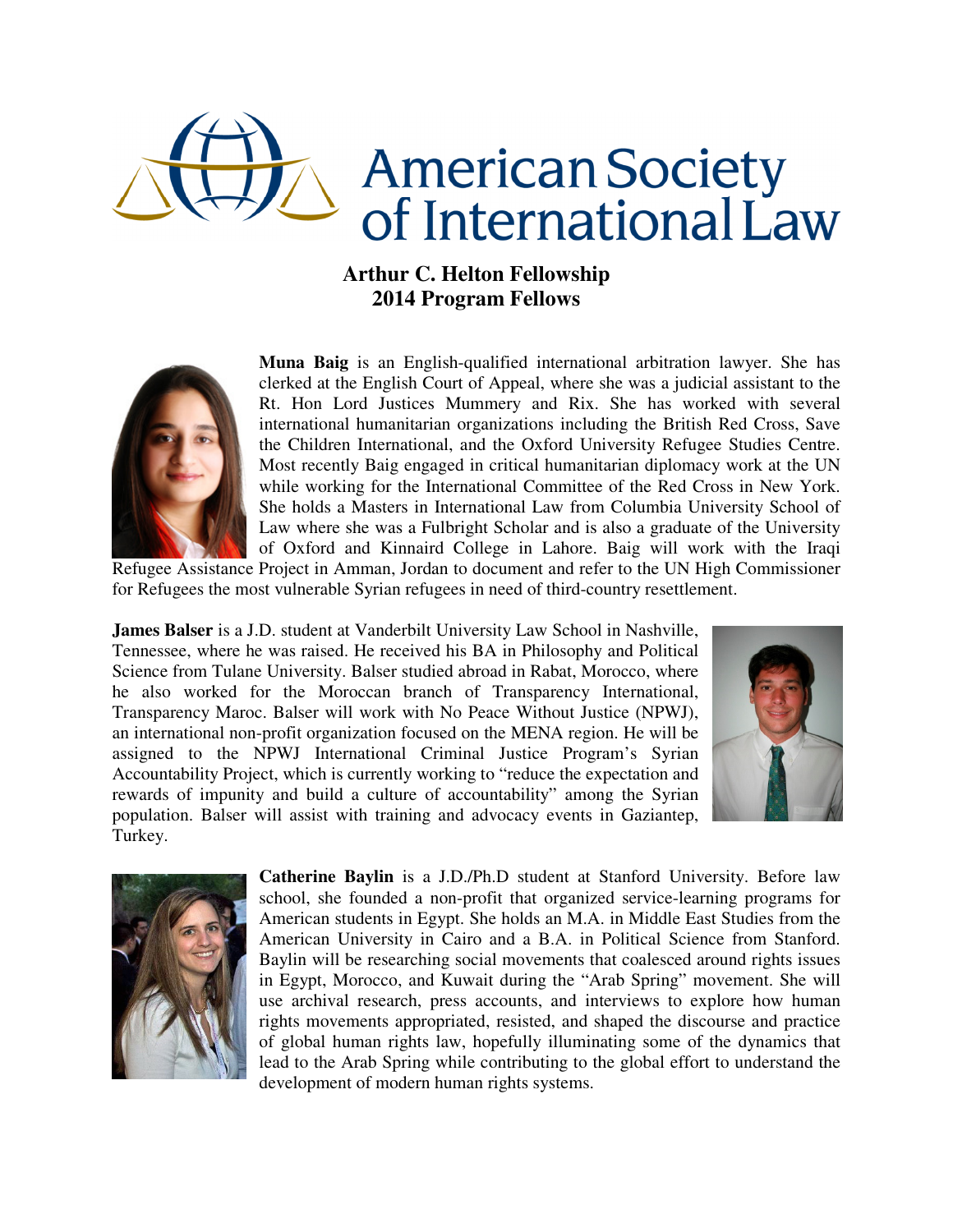**B. Shaw Drake** is a J.D. student at the Georgetown University Law Center. He holds a double major BA in Latin American Studies and Romance Languages from the University of North Carolina. Prior to law school, Drake worked at the Bellevue/NYU Program for Survivors of Torture. He has interned at the Office of Public Counsel for Victims at the International Criminal Court, the Americas Division of Human Rights Watch, the Haitian Women for Haitian Refugees Immigration Legal Assistance Clinic, and the Hebrew immigrant Aid Soceity. Drake is a student researcher and author of a human rights report regarding the Dominican Republic to be published in April 2014 by Georgetown Law Human Rights Institute. He will be working with the American Bar Association Center for Human Rights to promote rule of law and judicial



independence in Guatemala through examination of appeals court candidate records to ensure merit based appointments in accordance with international standards.



**Peter Grbac** is a J.D. student in the B.C.L./LL.B. program at McGill University. He holds a master's degree in Refugee and Forced Migration Studies from the University of Oxford and an AB in Social Studies from Harvard College. Grbac has volunteered for the Canadian Council for Refugees and works as a Research Consultant for the FXB Center for Health and Human Rights at Harvard University. Grbac will be working with the Calcutta Research Group (CRG) based in Calcutta, India. His primary responsibility will consist of assisting CRG with their ongoing research projects focused on the legal dimensions of immigration and refugee matters. Grbac also intends to carry out his own research project to examine the implications of India's ambivalent refugee law policy on the experiences of

refugees in Calcutta.

**Jessica Marsh** is a legal advocate with Asylum Access in Bangkok, Thailand, where she works with urban refugees and asylum seekers. She holds an LL.M. in Public and International Law from the University of Melbourne, Australia and received dual bachelor's degrees from the University of Melbourne in Law and Arts (Media & Communications). Marsh has previously interned at the Irregular Maritime Arrivals section of the Asylum Seeker Resource Centre in Australia as a legal clinic officer and has worked as a project coordinator for the Mekong Migration Network in Chiang Mai, Thailand. Marsh will be working with Asylum Access Thailand as a legal advocate and will conduct research into protection gaps for urban refugees in Bangkok. In particular, she will be



exploring what happens when durable solutions are not available and/or substantive, and where status recognition alone offers inadequate protection.